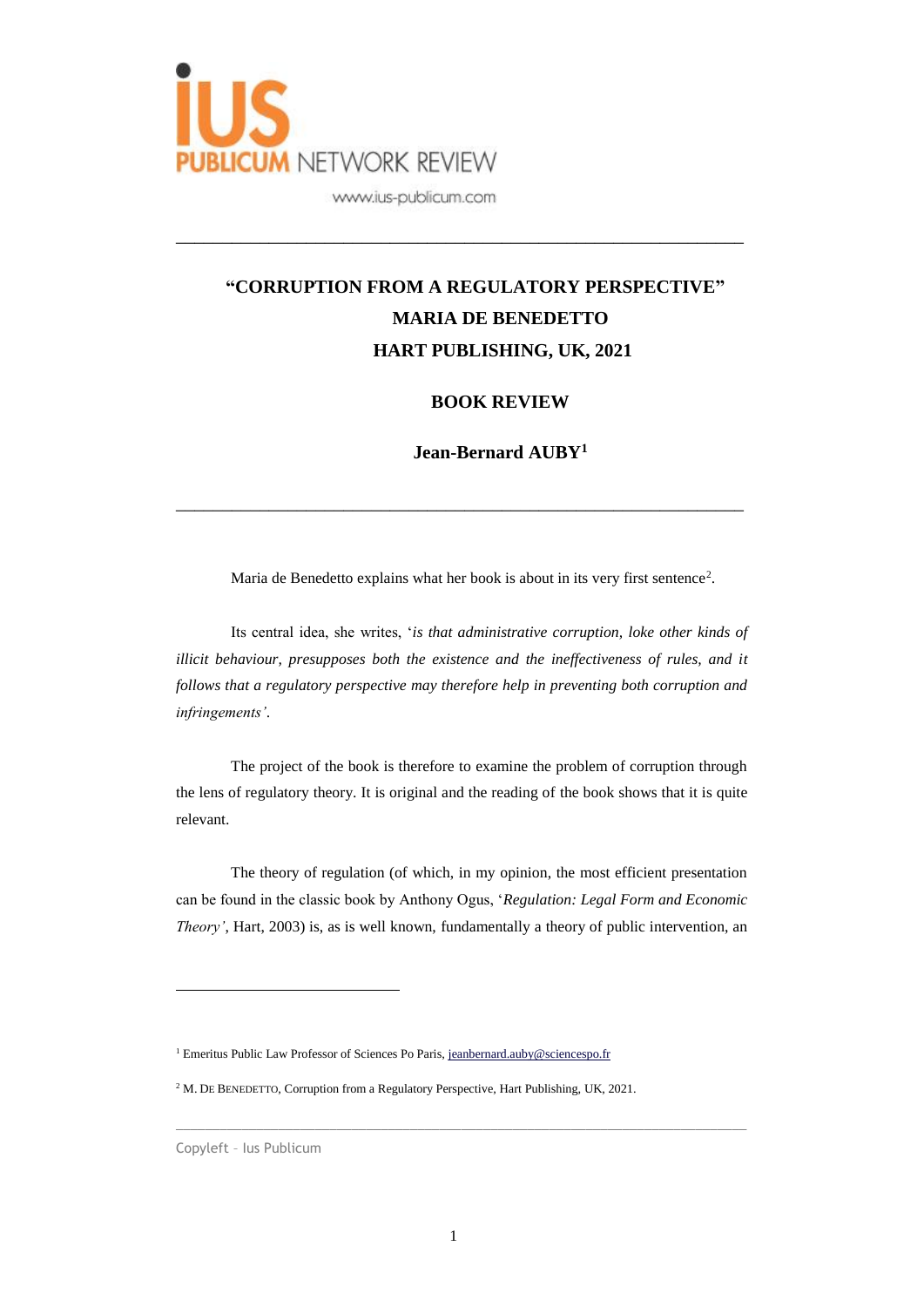

www.ius-publicum.com

analysis of the reasons that justify it, of the forms that it takes, and of the way in which it produces or does not produce effects.

\_\_\_\_\_\_\_\_\_\_\_\_\_\_\_\_\_\_\_\_\_\_\_\_\_\_\_\_\_\_\_\_\_\_\_\_\_\_\_\_\_\_\_\_\_\_\_\_\_\_\_\_\_\_\_\_\_\_\_\_\_

A significant part of regulation theory is indeed about legal rules, about what triggers their emergence, about their formulation, and the mechanisms that condition their application, including the degree of flexibility that it entails (on this subject there is a no less classic article by Julia Black: Regulatory Conversations, Journal of Law and Society, March 2002).

It is immediately clear what this approach can contribute to the analysis of corruption and the means to fight it. In essence, corruption is a game with the rules, and even doubly so in general. Corruption is both a game with the rules that seek to prevent and sanction corruption, and a game with the rules that frame what the briber tries to get from the bribed. A person who bribes a public official in order to obtain a public contract is playing both with the rules that seek to prevent and sanction corruption in public procurement and with the rules that govern the award of public contracts.

Based on this theory, Maria de Benedetto succeeds in demonstrating very effectively what corruption owes to the weakness of the rules, which may be due to their excessive complexity, to shortcomings in the mechanisms for monitoring compliance, as well as to those that may affect the sanctioning mechanisms. It also makes several recommendations, which are presented in the last chapter (*'Combating Corruption via Regulation and Controls: Which Formula?'*).

The book is particularly interesting, and not only for its analysis of the basic equation: to limit corruption, one must make good rules and monitor them well. For, beneath this basic equation, in fact, lie various aspects of complexity, which the book encounters on its way.

One is that corruption can only be effectively combated with a combination of good rules and good institutions. This requirement naturally concerns first and foremost the

Copyleft – Ius Publicum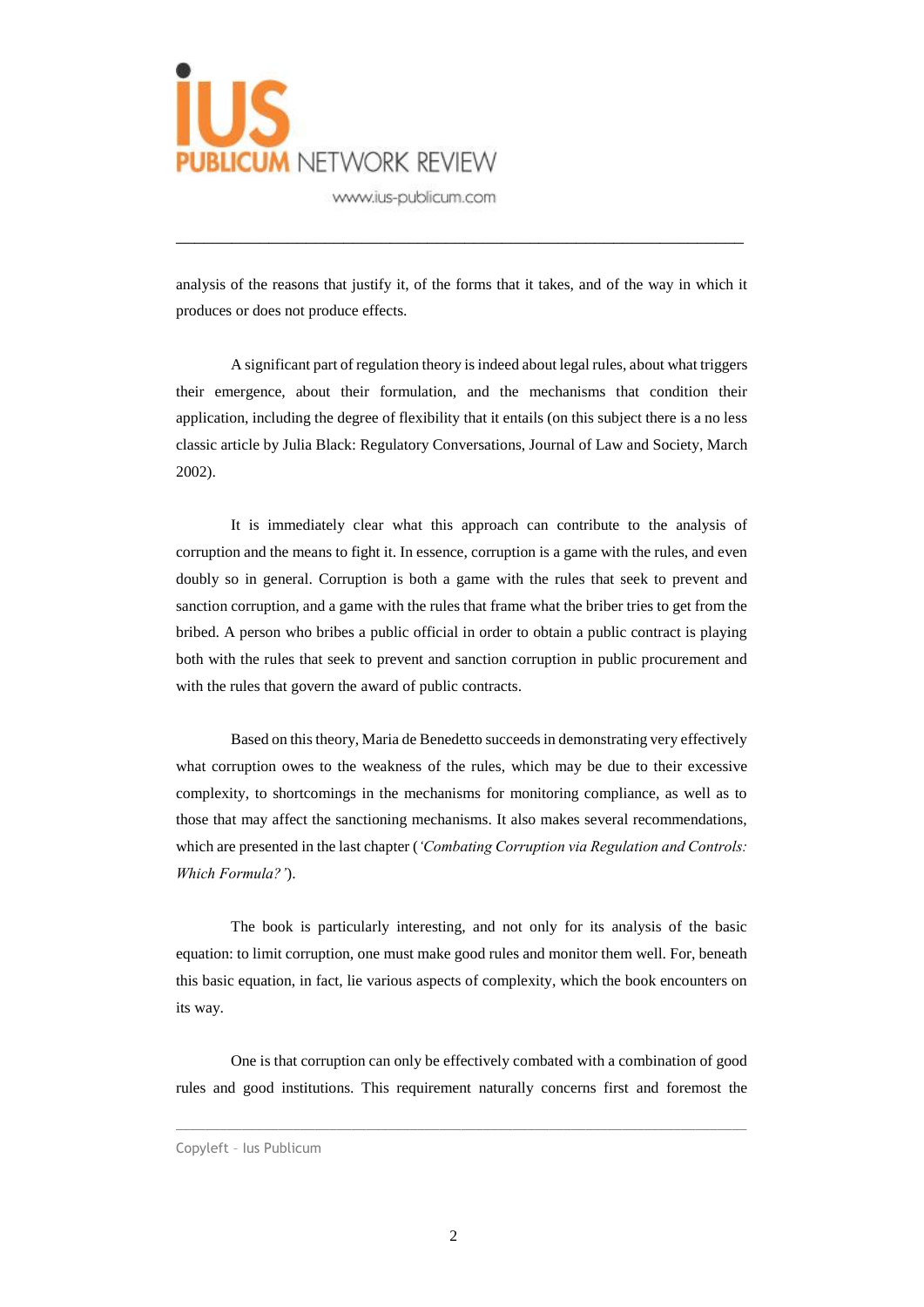

www.ius-publicum.com

specialised institutions responsible for preventing and punishing corruption (they are analyzed in Chapter 2 of the book), but it also concerns more broadly the quality of public institutions in general and of the people - elected officials, civil servants - who run them. This is an aspect of the issue which, however, is less a matter of regulatory theory than one of political science and public management.

\_\_\_\_\_\_\_\_\_\_\_\_\_\_\_\_\_\_\_\_\_\_\_\_\_\_\_\_\_\_\_\_\_\_\_\_\_\_\_\_\_\_\_\_\_\_\_\_\_\_\_\_\_\_\_\_\_\_\_\_\_

The second element of complexity is that, while bribery is an exercise in choreography with rules, not all rules play the same role in the ballet. Of paramount importance are those surrounding the sanctions for corruption, especially criminal sanctions. There is probably no legal system in which corruption is not sanctioned at all. And the level of corruption in a given context is a function of a classical equation: corruption occurs when the expected gain of the briber (G) exceeds the product of the sanction's weigh (S) by the probability of its implementation (P): so, where  $G > S \times P$ .

But the choreography is even more complicated, because, in all corruption arrangements, there are two basic protagonists: the briber and the bribed. If one of them is prosecuted and the corruption pact is demonstrated, then the other one will normally not get away with the sanction. Therefore, every corruption arrangement potentially contains a prisoner dilemma in the sense of game theory.

A third complement to be added to the pure regulatory approach – the book touches upon it on page 42- is related to what causes the corruption to happen in the public sphere. One essential factor, here, is the fact that public institutions are, in a vast amount of situations, in position to distribute scarce resources (two recommended readings on this: Paul Adriaanse and al. , eds, '*Scarcity and the State, Intersentia'*, 2016 – Luis Arroyo and Dolores Utrilla, eds., '*La administracion de la escasez'*, Marcial Pons, 2015); funds, contracts, permissions, and so on. This is probably particularly true in the contemporary era, because of the flourishing of privatizations and of the various public-private partnerships (see e.g. Irma E. Sandoval-Ballesteros, *'From "Institutional" to "Structural" Corruption: Rethinking Accountability in a World of Public-Private Partnerships'*, Harvard University, Edmond J. Safra Working Papers, No. 33, 2013: [http://www.ethics.harvard.edu/lab\)](http://www.ethics.harvard.edu/lab).

Copyleft – Ius Publicum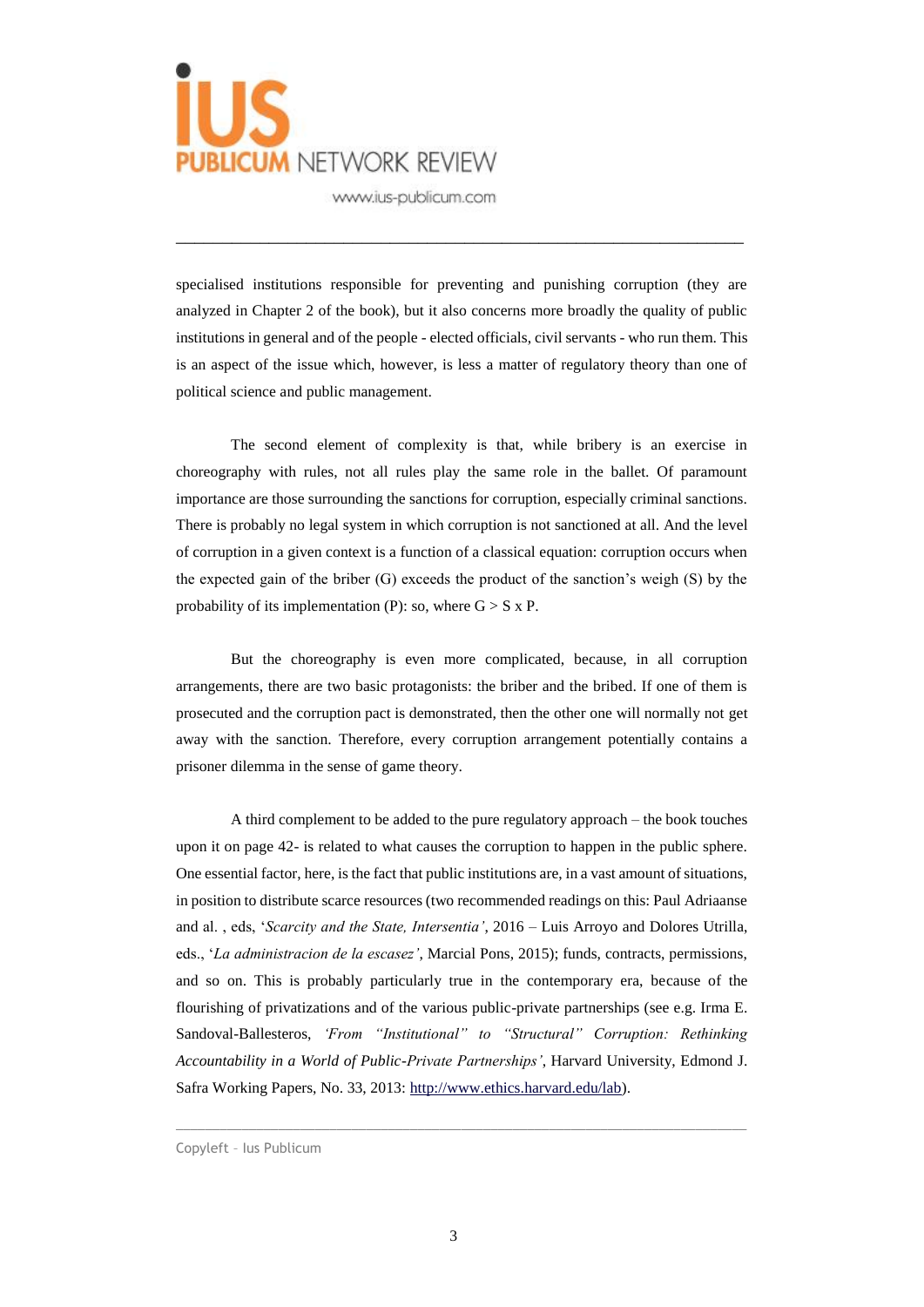

www.ius-publicum.com

In that perspective, some rules appear as having a particular importance in limiting corruption: the ones which govern the granting of the various scarce resources the administration is entitled to allocate. Some of these rules are procedural, they regulate the administrative processes through which the allocation is decided: here, the transparency requirements are of a special importance. Others are material, they frame the legal criteria according to which the allocating decision must be made: there, the issue of discretion is crucial.

\_\_\_\_\_\_\_\_\_\_\_\_\_\_\_\_\_\_\_\_\_\_\_\_\_\_\_\_\_\_\_\_\_\_\_\_\_\_\_\_\_\_\_\_\_\_\_\_\_\_\_\_\_\_\_\_\_\_\_\_\_

A fourth element of complexity – considered in the book around the pages 29 and 92, notably- is the fact that the frequency of corruption in one system is largely function of the level of the trust citizens have in public institutions. And in the production of this trust, good regulation has a limited role: it has certainly one, in the sense that a system in which rules are poorly designed, not well respected, and so on, will normally not attract a high degree of trust, but the latter depends on other conditions, of a social, cultural, and political nature. Most of us are probably confident in the fact that democracy is the best political protection against corruption, and it is probably true. But, as Tocqueville, for example, explained, democracies have also their share of vulnerability to it (in "De la démocratie en Amérique": see Pierre Manent, Tocqueville et la nature de la démocratie, Gallimard, 2006).

Lastly, as Maria de Benedetto notices (around pages 116 and 136), there are two adjacent issues to the one of corruption which are difficult to deal with, whose regulation is not easy at all: it is lobbying, and conflicts of interest. They are not an internal aspect of the corruption problem since both can perfectly exist without being associated to any corrupt practice. But they also often are avenues to corruption. And they are always difficult to regulate, because their adequate level of limitation or prohibition is always difficult to determine (See, for example, Susan Rose-Ackerman, Corruption and conflicts of interest, in Jean-Bernard Auby, Emmanuel Breen and Thomas Perroud, eds., Corruption and Conflicts of Interest: A Comparative Law Approach, Edward Elgar, 2014, p.3).

Copyleft – Ius Publicum